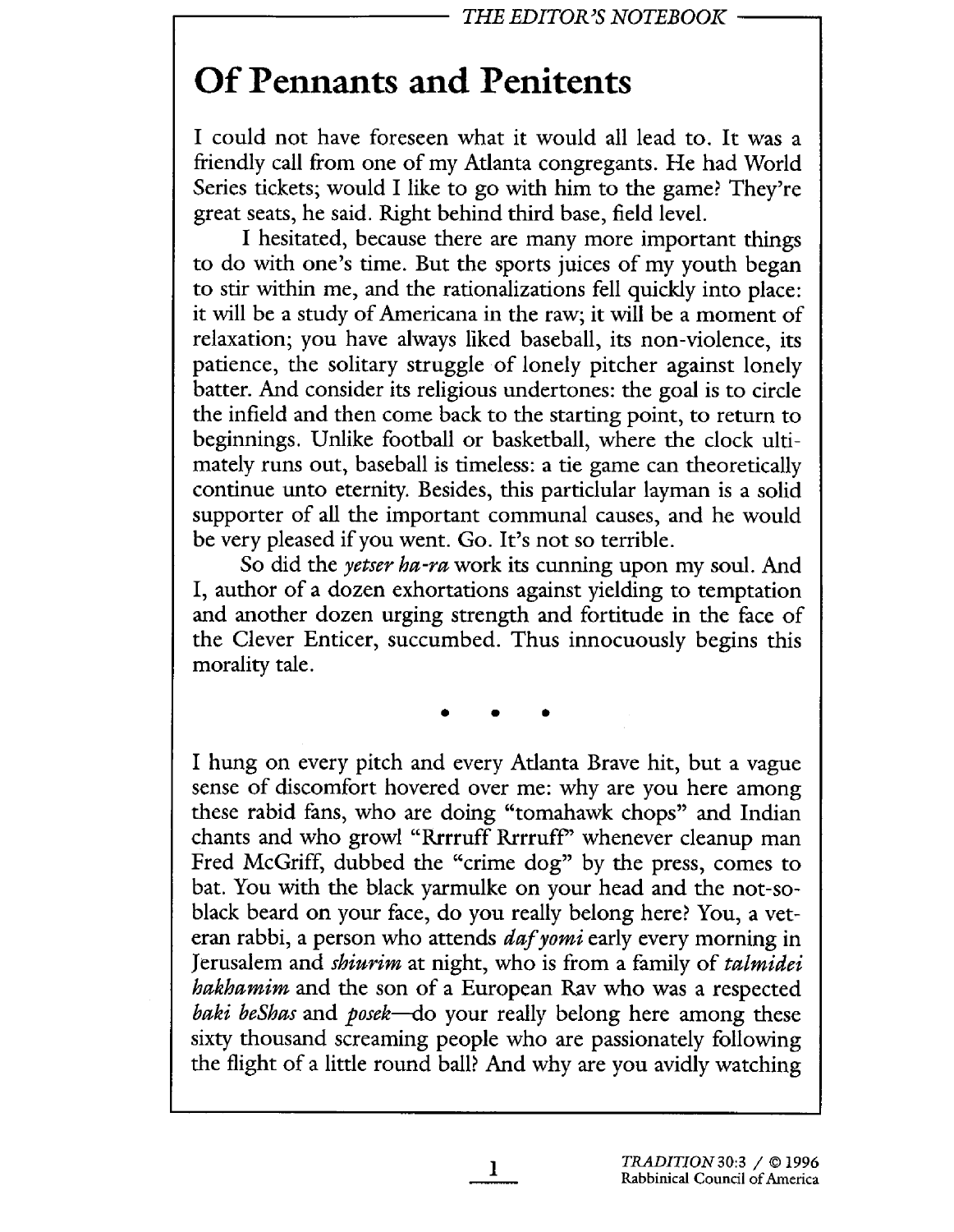## THE EDITOR'S NOTEBOOK

these nine young men who are multi-milionaires simply because they are able to catch and throw a ball, strike it with a piece of wood, run swiftly, and slide in the dust? Why does it matter to you when your home team scores? (Home team: if they are offered more money tomorrow, they will play for another team, until they sell themselves to stil another team.) Why does it please you when one of these boys strikes a ball that sails high over the fence for a home run? In the eternal scheme of things, does it matter? Does it even matter in the non-eternal, temporal scheme of things?

The self-flagellation ebbed and flowed as the game progressed, but I dismissed it. It was the eighth inning, Atlanta had taken the lead, six more outs and we-did I say we?-are winners.

. . .

A high pop fly is veering foul this side of third base. Slowly it heads toward my section of the stands, gracefully it completes its parabolic arc, hangs in the air, and begins its descent. The ball comes closer; it is heading toward me. Suddenly I am eighteen years old again, and instinctively I find myself on my feet. I leap from the ground, reach backward for the ball, and feel the satisfying slap into my outstretched palm. I clutch it and tumble down into the row of seats behind me, where a dozen hands and arms break my falL.

As soon as I sit down, the flagellation intensifies: What have you wrought here? You don't belong here in the first place, and now you've gone and made a fool of yourself in front of thousands of people. This is probably the beginning of a genuine, oldfashioned, major-league, World Series-quality hillul Hashem.

The people around me cheer and applaud: "Great, Rabbi . . . Attaboy . . . Sign him up." They ask to see the balL. It is emblazoned with the words, "Official Ball, 1995 World Series." The usher comes over and hands me a certificate which reads: "Contract: Grandstand Outfielder for the Atlanta Braves." I am sitting in my yarmulke and beard and am the hero of the grandstand. As I walk up the aisle to stretch my legs, people raise their fists in triumph, waving to me and shouting, "Way to go . . . Great grab. . . ." Could it be, I ask myself, that this is really a kiddush Hashem?"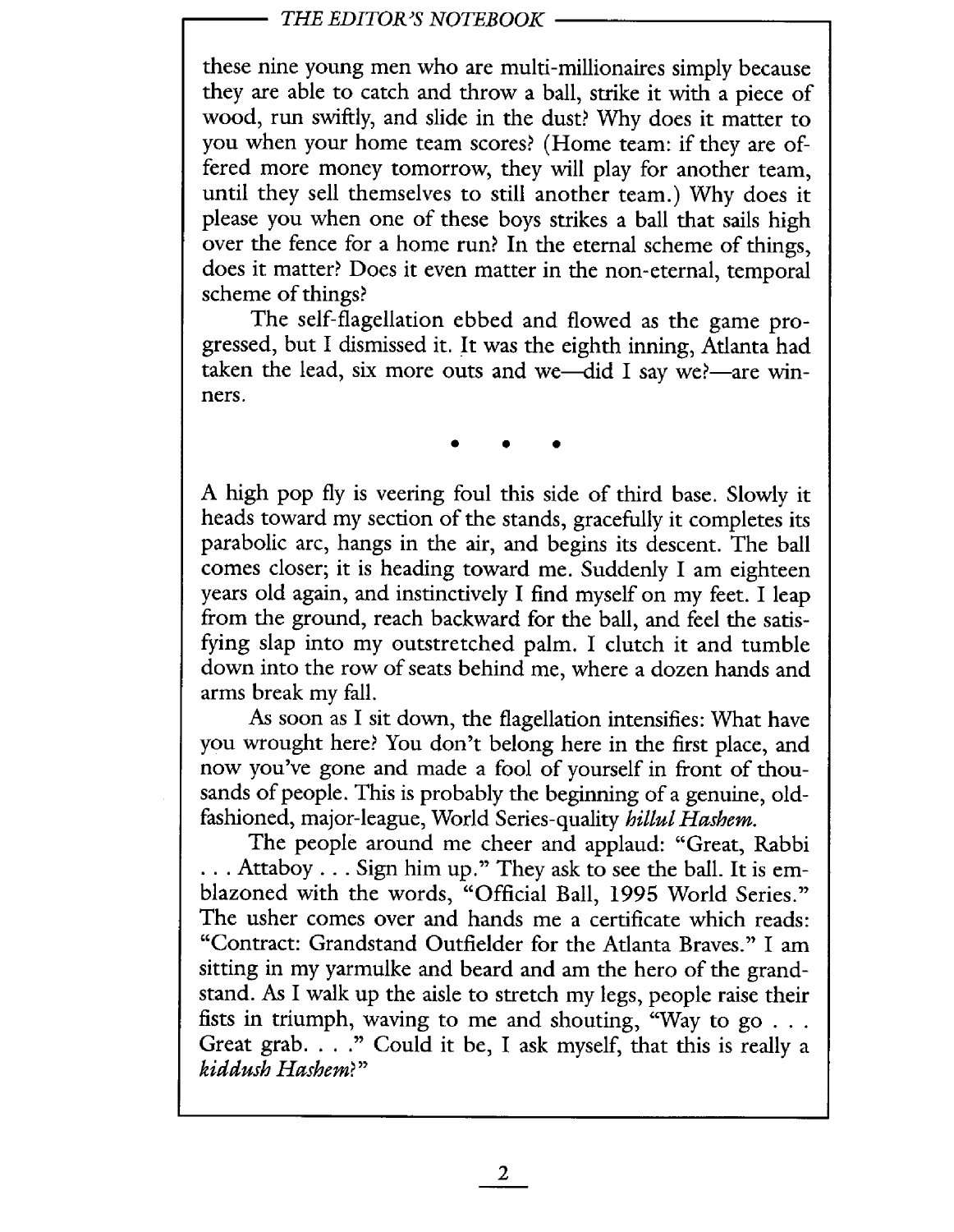. . .

The next morning at the *minyan*, the *Gabbai* greets me. "Was that you who caught that ball last night at the game? Saw it on TV. Great going, Rabbi!" He is genuinely proud. All week long I am the celebrity of the Shul, the block, the community. Friends who have not spoken to me in years call from around the country. By the end of the week, I manage to convince myself that I have in fact brought glory to the name of the God of IsraeL.

But how fickle is the roar of the crowd; how swiftly does acclaim become mortification; how rapidly is the elixir of triumph reduced to dregs. Our daughter from Jerusalem called. "Abba," she asked quizzically, "I don't believe this, but people here are saying that you caught a ball at a World Series game. Is that true?"

I was stuned. "They heard about it in Jerusalem? In Mattersdorf, in Har Nof, in Bayit Vegan, they heard about it?" "I think it's funny, Abba. It's hysterical."

Akhen noda ha-davar. In a month, I was to return to Jerusalem. My Jerusalem neighborhood is not America. That which in America brings approval can in my Jerusalem neighborhood bring ignominy. In my neighborhood, entertainment is serious business: it consists primarily of *melava malkas*, *sheva brakhos*, shalom zakhars, brissin, bar mitzvahs, weddings, and listening to the occasional visiting *maggid*. Ball games are for the vulgar.

How could I face these people in Jerusalem? How would I explain it to them if (when!) they ask? How would I *daven* in the Shul on Shabbat? I sit in the front row next to my late father's seat, and bask there in his reflected glory and that of my brother the Rosh Yeshiva, who sits nearby. What will happen to their good name when the true nature of this American rabbi becomes known?

. . .

On the first Shabbat after my return to Jerusalem, I walk with a certain trepidation into the Shul. I am comforted by one thought: the Shul is comprised of Israeli, Swiss, South Mrican, British, French, Dutch, and some American Jews. They are a fine group of people, very proper, staid and upright. Sports and friv-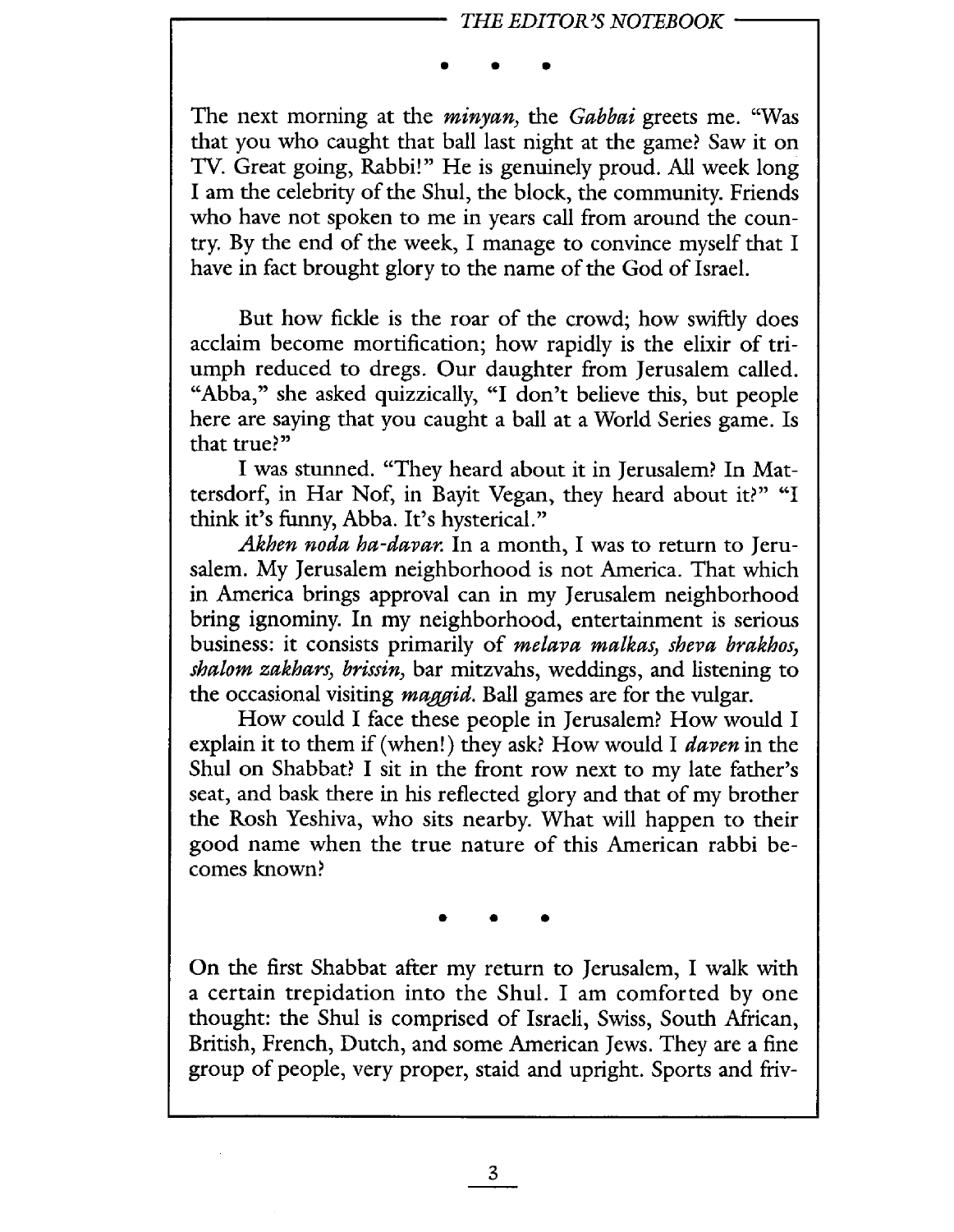olity are not in their lexicon. I am hoping that they have never heard of something called a World Series.

Afer davening, I greet my friends and walk with them to the door. No one seems to know.

An elderly Swiss gentleman approaches me with a smile. "Nice to have you back among us. By the way, I heard you caught a ball at a baseball game in America."

I started to say that it wasn't just a baseball game, it was a World Series game, but thought better of it. "Oh?" I said nonchalantly, "Where did you hear that?"

"Everybody knows about it. That's quite exceptional, I must say."

"Well, yes, it's true. In a weak moment I went to a game. You know how we Americans are."

"I didn't realize you were such an athlete." There was a twinkle in his eye. Whether it was an amused twinkle I cannot say. In this Shul, athlete is not a term of endearment. In the hierarchy of adjectives, it rests somewhere between barbarian and lout. "Ha, ha," I laugh weakly, "in my youth I used to play a little ball."

"Well, everybody here thinks it was quite a feat."

"Everybody here?" How do these TV-less, baseball-less people know of a World Series game in Atlanta, Ga., seven thousand miles away? Is there nothing secret any more, nothing hidden, nothing just between us? Because the eye of a camera caught me for an instant, am I now condemned to lose my good name and that of my family for eternity? (Thank God my children are all married.)

To be sure, these good people will not talk behind my back, for these are seriously religious Jews. They do not gossip. But who can control one's thoughts? "There goes the son of a talmid hakham and the brother of talmidei hakhamim. What a pity; he's the one who catches baseballs on television at American baseball games." Will they wonder how it can be that the selfsame person can say the *Shema* with *tallit* over his head, listen attentively to the rav's *divrei Torah*, never talk during davening-and then go to the USA and attend sporting events and catch baseballs on television? Well may they wonder.

. . .

I am, please God, heading back to Atlanta before very long. I am hoping that in this 1996 baseball season, those nine boys of